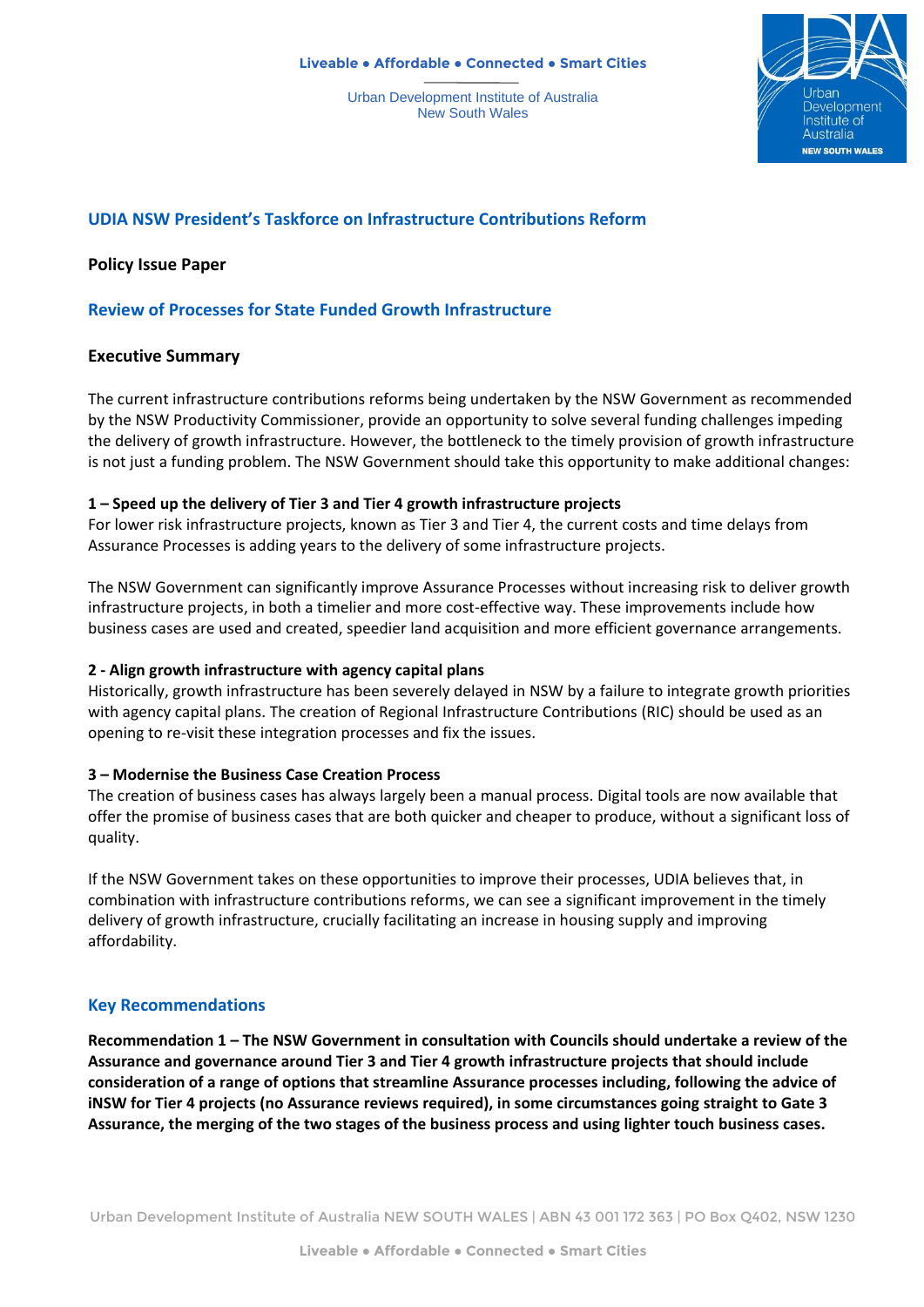**Recommendation 2 – As part of the review, the NSW Government should consider reducing the onerous reporting arrangements and delegation responsibilities on projects that have highly capable delivery agencies.**

**Recommendation 3 – The NSW Government should undertake a review into whether its current policy for land acquisition for Tier 3 and 4 projects has provided the best value for money and if this is not the case, make changes to allow for earlier land acquisition.**

**Recommendation 4 – The NSW Government continues to pursue place-based business cases and Assurance processes.**

**Recommendation 5 – The NSW Government implements processes to prioritise growth infrastructure at both departmental and cabinet sub-committee levels.**

**Recommendation 6 – The NSW Government should begin trialing the creation of digital business cases.**

### **Introduction**

The funding and delivery of growth infrastructure is a critical part of the urban development process to deliver new housing and employment space.

UDIA's 2021 Building Blocks reports identified over 70 enabling infrastructure projects across the Sydney Mega Region needed to support greenfield housing supply and improve affordability whilst UDIA's Greenfield Housing Supply Pipeline – May 2021 shows that 80% of all greenfield housing sites still required enabling infrastructure to enable delivery over the next decade. Historically, enabling infrastructure has been held up by both funding constraints and delivery processes.

The current review into infrastructure contributions means that state Special Infrastructure Contributions (SIC) will be replaced by RIC that will generate funding for itemised infrastructure across a region, rather than for special contribution areas. RIC has the potential to significantly reduce the funding constraints on growth infrastructure. However, it will only optimise the timeframes for infrastructure delivery, if it is also implemented alongside other reforms.

## **The NSW Infrastructure Assurance Process**

The NSW Infrastructure Investment Assurance Framework (IIAF) applies a risk-based Assurance framework to try and ensure that state funded infrastructure projects are delivered on time and on budget. The IIAF is typically applied to all state funded infrastructure projects with a capital cost exceeding \$10 million. The key gateway steps are provided in Figure 1.

Under the IIAF, at Gate 0, iNSW puts projects into one of four categories based on their risk profile. This ranges from High-Risk / High-Profile projects such as major highways and railways, which are categorized as Tier 1 / Tier 2, to minor projects categorised as Tier 3, which still require assurance reviews and Tier 4 projects, which do not require an assurance review.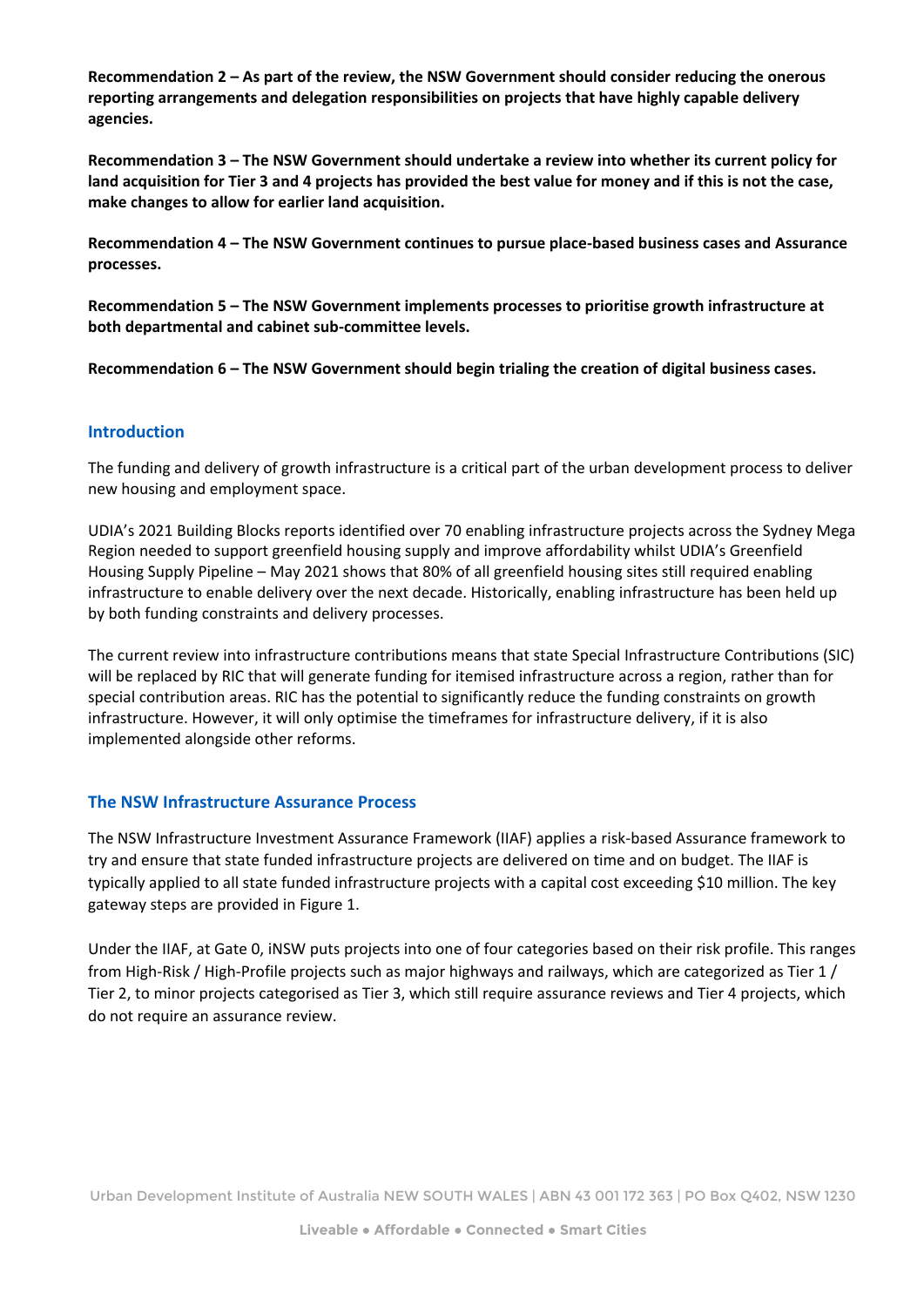#### **Figure 1 -Key Assurances Gateway Steps**



iNSW is the Assurance agency for Tier 1 / 2 projects and does not get involved in lower risk projects. It is left to delivery agencies to arrange an independent Assurance review. This paper focuses on the following IIAF gates:

- 1) Gate 0 Confirms the need for the project and allocates a project tier.
- 2) Gate 1 Needs Analysis and preparation of a Strategic Business Case (SBC) with options assessment.
- 3) Gate 2 Investment Decision and preparation of a Final Business Case (FBC), Benefit Cost Ratio (BCR), planning approval and detailed cost estimate (known as a P90).

Some departments and agencies within the NSW Government have required Tier 3 and 4 projects to undertake Assurance through Gate 0 - Project Justification, Gate 1 - SBC, and Gate 2 - FBC. This is contrary to the iNSW requirements, which states that Tier 3 projects only need to undertake Assurance for Gate 0 with Assurance for other gates being optional and Tier 4 projects requiring no Assurance reviews.

By comparison, the Accelerated Infrastructure Fund (AIF) round two (a policy championed by UDIA to deliver a 'double dividend' investment in jobs for enabling infrastructure leading directly to new housing supply) takes a very different approach to assurance. The process to obtain AIF funding involves a simple nomination form and preparation of a delivery agreement. The nomination process is short, and a council does not have to commit significant resources at the nomination stage.

Further there is no Assurance process for a nominated project, provided that the project is listed in a contributions plan, has some design rigor, stakeholder endorsement and is generally low risk. The AIF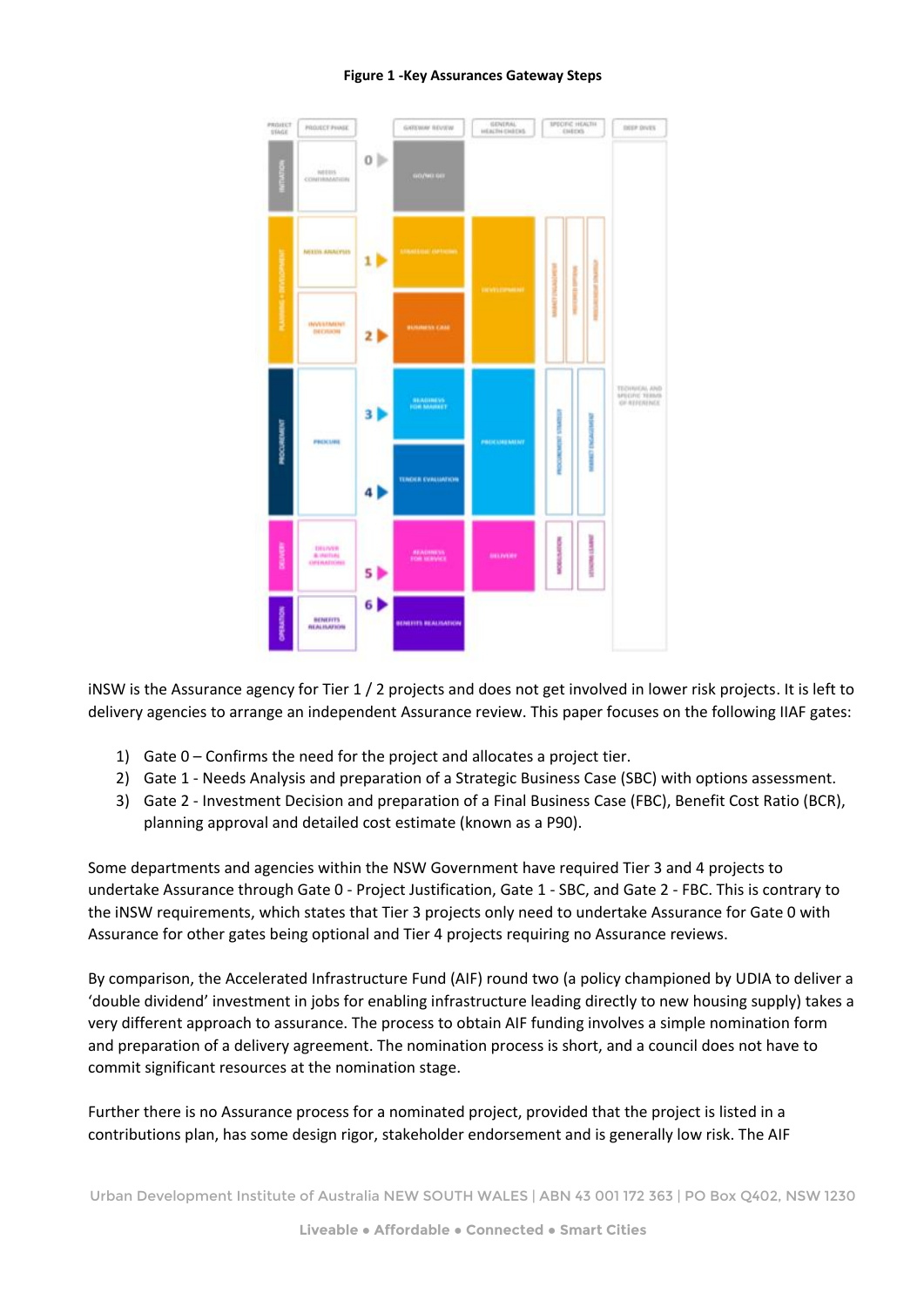potentially could fund infrastructure projects (roads and stormwater) costing over \$30 million, including the Water Lane at Box Hill, which was identified in the UDIA 2021 Building Blocks Greater Western Sydney report.

AIF 2 is now open to Western Sydney growth councils and provides insight into how infrastructure can be delivered within a quicker timeframe to support communities and achieve growth.

# **Opportunities**

UDIA has had reports that the delivery processes being implemented by the NSW Government for SIC and Housing Acceleration Fund (HAF) projects was far from optimal. In discussions with government agencies, Councils, consultants and UDIA members knowledge, we have identified three major opportunities for the NSW Government to improve the delivery of growth infrastructure.

### *Opportunity 1 – Speeding up the delivery of Tier 3 and Tier 4 growth infrastructure projects*

Under SIC and HAF, Tier 3 and Tier 4 regional road projects have been taking ten years to deliver. A summary of the key milestones and durations to deliver a SIC or HAF Tier 3 road is provided in **[Table 1.](#page-3-0)**

| <b>Task</b>                      | <b>Timeframe</b> |     |     |     |                 |                 |     |     |     |      |  |
|----------------------------------|------------------|-----|-----|-----|-----------------|-----------------|-----|-----|-----|------|--|
|                                  | Yr1              | Yr2 | Yr3 | Yr4 | Yr <sub>5</sub> | Yr <sub>6</sub> | Yr7 | Yr8 | Yr9 | Yr10 |  |
| Nomination preparation           |                  |     |     |     |                 |                 |     |     |     |      |  |
| Gate 0 - Go/No Go and            |                  |     |     |     |                 |                 |     |     |     |      |  |
| approval of business case        |                  |     |     |     |                 |                 |     |     |     |      |  |
| funding                          |                  |     |     |     |                 |                 |     |     |     |      |  |
| Gate 1 - Strategic Business Case |                  |     |     |     |                 |                 |     |     |     |      |  |
| Gate 2 - Final Business Case     |                  |     |     |     |                 |                 |     |     |     |      |  |
| Gate 4 – Procure and capital     |                  |     |     |     |                 |                 |     |     |     |      |  |
| funded provided                  |                  |     |     |     |                 |                 |     |     |     |      |  |
| Gate 5 - Deliver and Initial     |                  |     |     |     |                 |                 |     |     |     |      |  |
| Operations                       |                  |     |     |     |                 |                 |     |     |     |      |  |
| Gate 6 – Benefits Realisation    |                  |     |     |     |                 |                 |     |     |     |      |  |

#### <span id="page-3-0"></span>**Table 1 – General Timeframe for a SIC / HAF Funded Regional Road**

This process highlights several issues. Firstly, from the beginning of nomination through to the sign off of the FBC is around 5 years. An example of this is Hambledon Road North.

Hambledon Road North is a proposed four-lane, 4-kilometre sub-arterial road, which is classified as Tier 3. After nomination in 2017, DPIE provided business case funding to Blacktown City Council. Part of the funding for land acquisition was provided in early 2021. The Council now needs to proceed through a two-year process of land acquisition and a three-year construction period.

For a Tier 3 project and therefore deemed low risk, this process is excessively long. Unfortunately, this is not a one-off.

In 2020, the City of Shoalhaven Council received HAF funding for a proposed roundabout on Moss Vale Road to support the Nowra-Bomaderry Urban Release Area, that has a potential total yield of 9,000 housing lots. With a capital cost of just \$2 million and only one possible location for the roundabout to be placed, Council was directed by the NSW Government to undertake an Assurance process to confirm a BCR.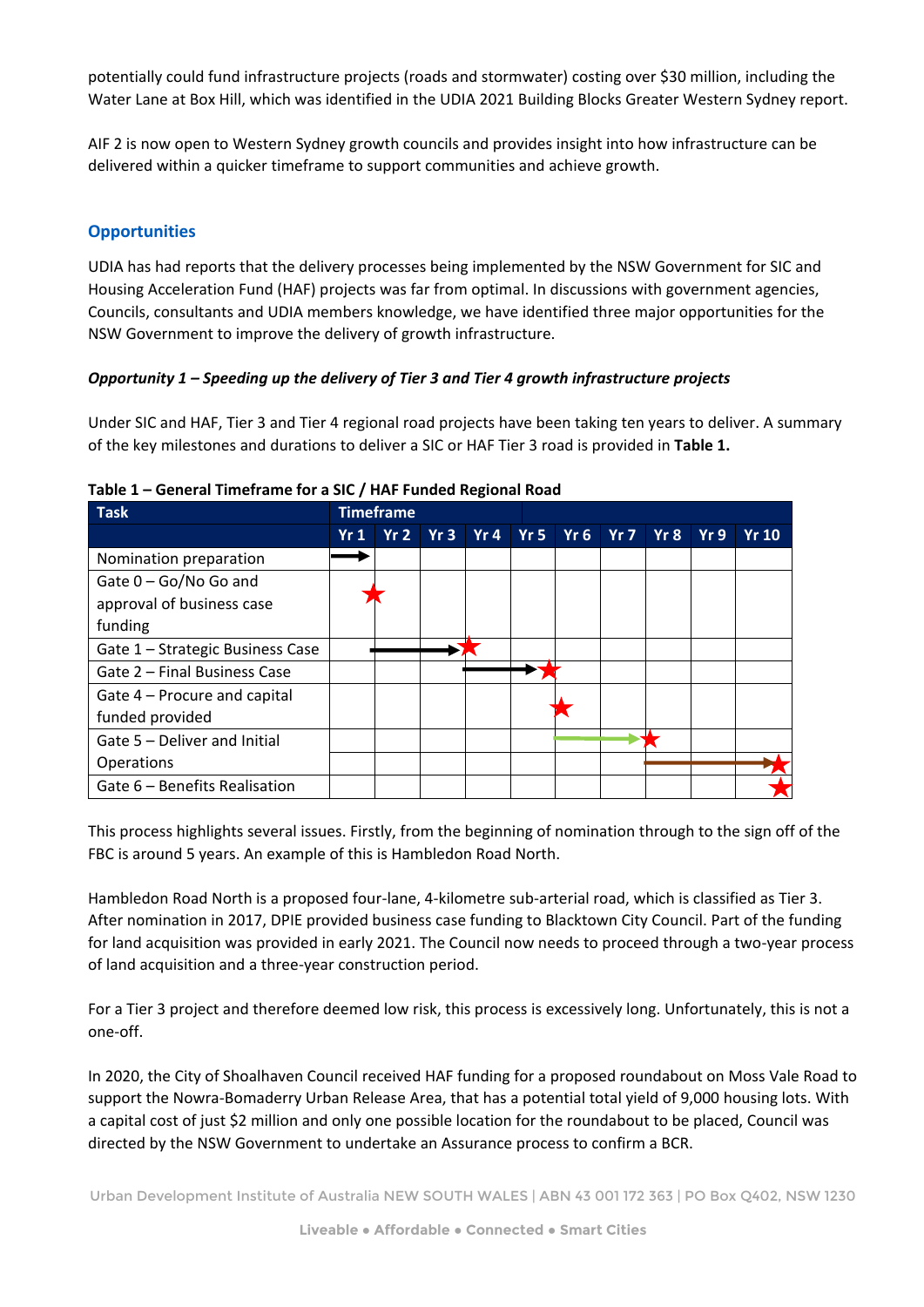Despite concerns about the worth of the Assurance process from the Council, the NSW Government insisted that it continued. It has so far taken 12 months.

Blacktown City Council obtained business funding for Railway Terrace (Tier 4) at Richmond but were still required to go through an Assurance process. They now have delivery funding, after four years of project development for a low-risk project.

It is extremely doubtful that the costs and time taken to undertake Assurance for these projects has been worthwhile.

**Recommendation 1 – The NSW Government in consultation with Councils should undertake a review of the Assurance and governance around Tier 3 and Tier 4 growth infrastructure projects that should include consideration of a range of options that streamline Assurance processes including following the advice of iNSW for Tier 4 projects (no Assurance reviews required), in some circumstances going straight to Gate 3 assurance, the merging of the two stages of the business process and using lighter touch business cases.**

Given the examples above (and they are not the only ones), UDIA believes that the NSW Government needs to undertake a review of the Assurance and governance around Tier 3 and Tier 4 projects. Given the clear need for an integrated approach, this should involve iNSW, DPIE and Treasury as well as the delivery agencies. It would make sense to have representatives from Councils involved as well.

As part of the review, the NSW Government should consider the different conditions that determine how projects come into the Assurance processes. For example, for projects that already have approval in a precinct plan, a detailed design and a derived BCR, it is unlikely that they would benefit from a business case process and so could potentially go straight to Gate 3 - *Readiness for Market.*

This review should also consider a number of other options to streamline the process including:

- Aligning the assurance of Tier 3 and Tier 4 projects with iNSW current processes, i.e. no assurance is required for Tier 4 projects.
- The merging of the strategic and final business cases into one document.
- The use of light touch business cases, similar to an investment decision document.

# **Recommendation 2 – As part of the review, the NSW Government should consider reducing the onerous reporting arrangements and delegation responsibilities on projects that have highly capable delivery agencies.**

Presently, there is a strong oversight of delivery agencies working on Tier 3 and 4 projects. This involves monthly reporting by a delivery agency and a lack of decision making delegated to delivery agencies. For lowrisk projects being delivered by agencies that are assessed as being highly capable, this is unlikely to be an efficient way of operating.

**Recommendation 3 – The NSW Government should undertake a review into whether its current policy for land acquisition for Tier 3 and 4 projects has provided the best value for money and if this is not the case, make changes to allow earlier land acquisition.**

A significant part of the time taken to deliver a project is eaten up by the need for land acquisition. Currently, land acquisition usually only begins once Gate 3 is completed. As well as delaying the delivery of the infrastructure and therefore critically housing supply, the cost of the land (which often makes up around 50%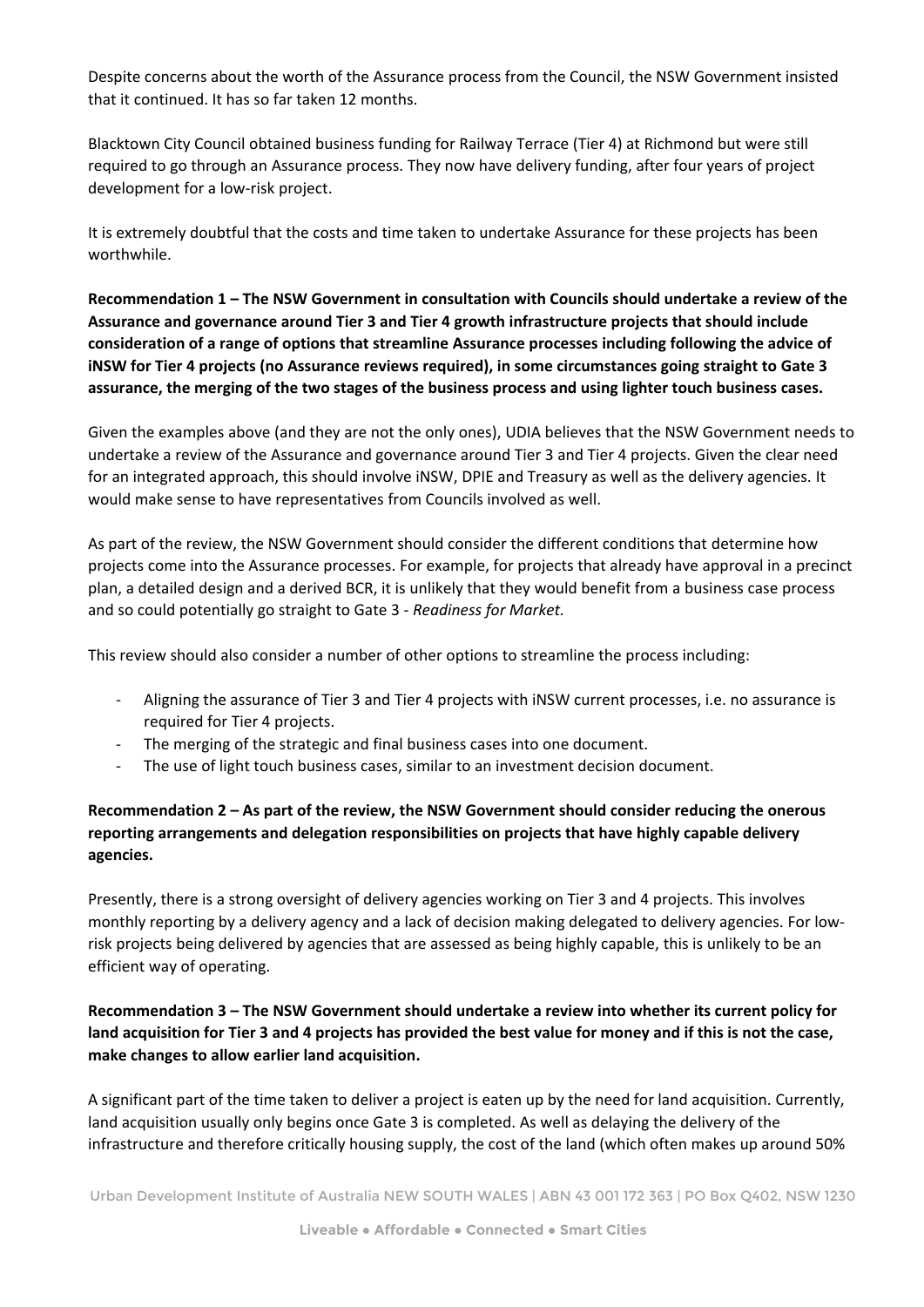of the cost of a project), has often escalated quite substantially. For projects that have a high likelihood of progressing and where landowners are willing to sell early, the NSW Government is highly unlikely to be obtaining the best value for money, using the current approach.

The Quakers Link Road at Quakers Hill project provides a good example of this. In 2017, DPIE provided Blacktown City Council with SIC grant funds to acquire land for a proposed road at Quakers Hill (Tier 4). For three years the Council was prevented from undertaking the compulsory acquisition of land owned by the University of Western Sydney until the final business case was signed off.

TfNSW already recognizes the benefits of undertaking land acquisition for infrastructure projects at very early stages in the process to speed-up project delivery and reduce costs. These processes should be explored further for all tiered projects, due to the potential land cost savings.

# **Recommendation 4 – The NSW Government continues to pursue place-based business cases and assurance processes.**

Many growth areas require several pieces of infrastructure to enable growth. Traditionally, each piece of infrastructure was required to undertake its own business case and Assurance process in isolation. This does not make sense when planning places and adds unnecessary time and cost to the delivery of growth infrastructure. UDIA understands that the NSW Government is currently undertaking work to look at placebased business cases and Assurance processes. UDIA believes that this is a step in the right direction and should continue.

## *Opportunity 2 - Aligning growth infrastructure with agency capital plans*

# **Recommendation 5 – The NSW Government implement processes to prioritise growth infrastructure at both departmental and cabinet sub-committee levels.**

Historically, SIC and HAF growth infrastructure projects have struggled to get on to agency capital plans, significantly slowing their delivery. The creation of RIC as part of the infrastructure contributions reforms provides an opportunity to change this dynamic. RIC is projected to provide in the vicinity of \$600m of capital to be put towards growth infrastructure. UDIA's understanding is that, given the sums of money involved, delivery agencies are expected to want to access these funds and so will bid to get funding for projects and put them on their capital plans, solving the historical issues. UDIA agrees that this would be a desirable outcome. However, this is a mindset change for delivery agencies and given that most growth infrastructure projects will only be partially funded by RIC with the balance often coming from delivery agencies existing capital funds, we are concerned that this will not in isolation deliver the changes required. Therefore, UDIA would like to see some additional processes put in place in the way the NSW Government operates, until this approach is embedded. In particular, we would like a cross-departmental committee that focuses on the prioritisation of growth infrastructure that makes recommendations to the relevant sub-committees of cabinet to make decisions about the growth infrastructure to be delivered.